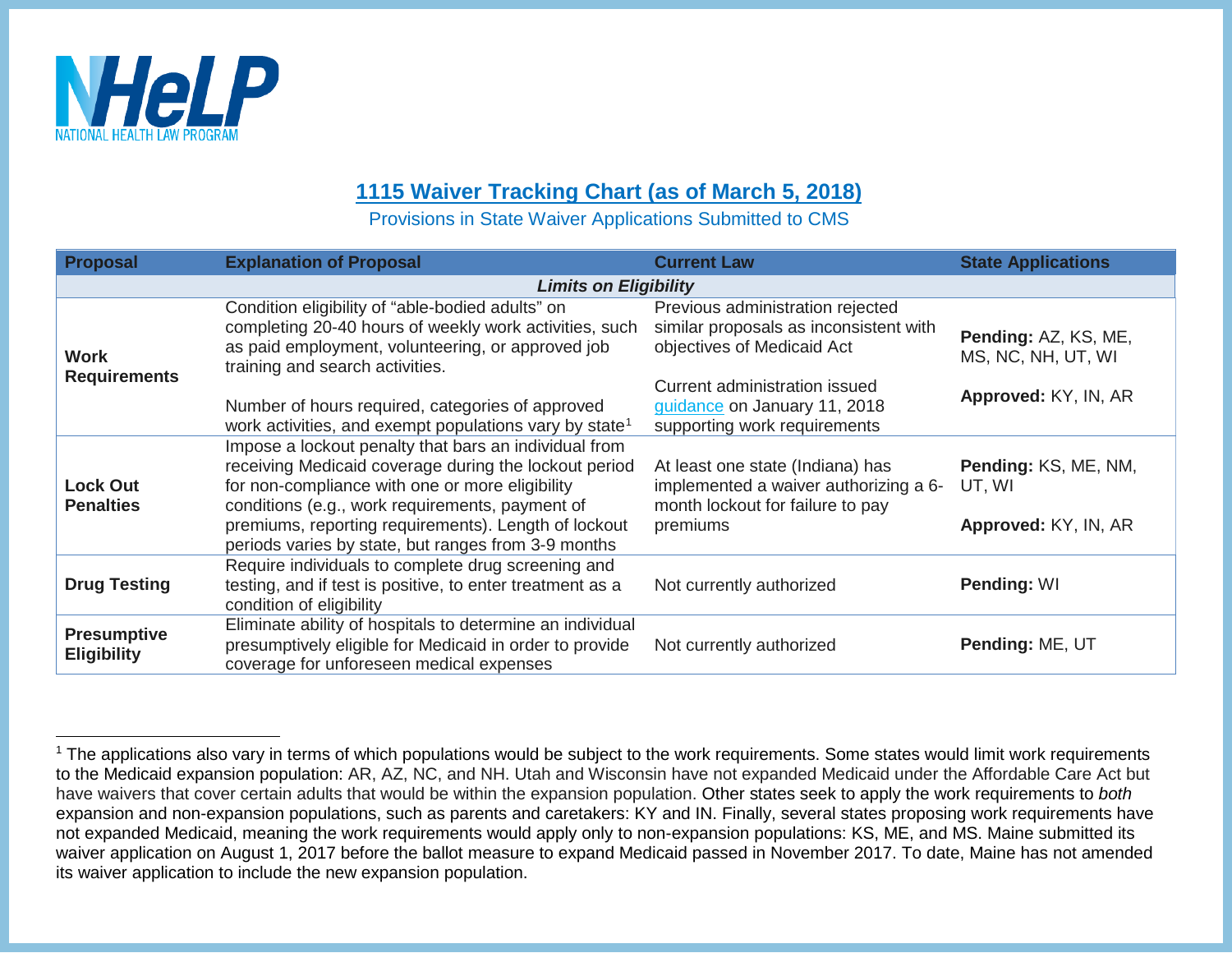| <b>Retroactive</b>                                               | Remove obligation of states to retroactively cover<br>medical expenses incurred in the three months prior                                                                    | Some waivers have been approved<br>as part of a broader package to                                                                   | Pending: AZ, ME, NM                                                                             |  |
|------------------------------------------------------------------|------------------------------------------------------------------------------------------------------------------------------------------------------------------------------|--------------------------------------------------------------------------------------------------------------------------------------|-------------------------------------------------------------------------------------------------|--|
| Coverage                                                         | to date of application for individuals who would have<br>been eligible                                                                                                       | expand coverage and with additional<br>protections to encourage enrollment                                                           | Approved: IA, KY, IN, AR                                                                        |  |
| <b>Partial Medicaid</b><br><b>Expansion</b>                      | Limit the Medicaid Expansion under the Affordable<br>Care Act to income cut offs less than 133% FPL                                                                          | Not currently authorized                                                                                                             | Pending: AR, MA, MI                                                                             |  |
|                                                                  |                                                                                                                                                                              | Not currently authorized                                                                                                             |                                                                                                 |  |
| <b>Asset Test</b>                                                | Limit Medicaid eligibility to individuals with assets less<br>than \$5,000 in value                                                                                          | The ACA eliminated the asset test for<br>certain populations and required use<br>of Modified Adjusted Gross Income<br>(MAGI) instead | Pending: ME                                                                                     |  |
| <b>Transitional</b><br><b>Medical</b><br><b>Assistance (TMA)</b> | Eliminate or modify TMA, which provides six to twelve<br>months of coverage to families who become ineligible<br>for Medicaid because of increased income from<br>employment | Not currently authorized                                                                                                             | Pending: KS (modify by<br>creating optional savings<br>account); NM (eliminate TMA<br>coverage) |  |
| <b>Enrollment Limits</b>                                         |                                                                                                                                                                              |                                                                                                                                      |                                                                                                 |  |
|                                                                  |                                                                                                                                                                              |                                                                                                                                      |                                                                                                 |  |
| <b>Enrollment Time</b><br>Limit                                  | Impose a 6-month lockout penalty for individuals<br>enrolled in Medicaid for 48 months. Months that a<br>beneficiary is working do not count towards the 48-<br>month limit  | Not currently authorized                                                                                                             | Pending: WI                                                                                     |  |
| <b>Lifetime Limits</b>                                           | Limit total number of months an individual can receive<br>Medicaid over the course of his or her lifetime.<br>Lifetime limits vary by state, from 36 months to 60<br>months  | Not currently authorized                                                                                                             | Pending: AZ, KS, UT                                                                             |  |
| <b>Enrollment Cap</b>                                            | Limit the total number of individuals enrolled in the<br>Medicaid expansion                                                                                                  | Not currently authorized                                                                                                             | Pending: UT                                                                                     |  |
|                                                                  | <b>Benefit Reductions</b>                                                                                                                                                    |                                                                                                                                      |                                                                                                 |  |
| Non-Emergency                                                    | Eliminate coverage of non-emergency medical                                                                                                                                  | Some states have received waivers of                                                                                                 | Pending: AZ, MA                                                                                 |  |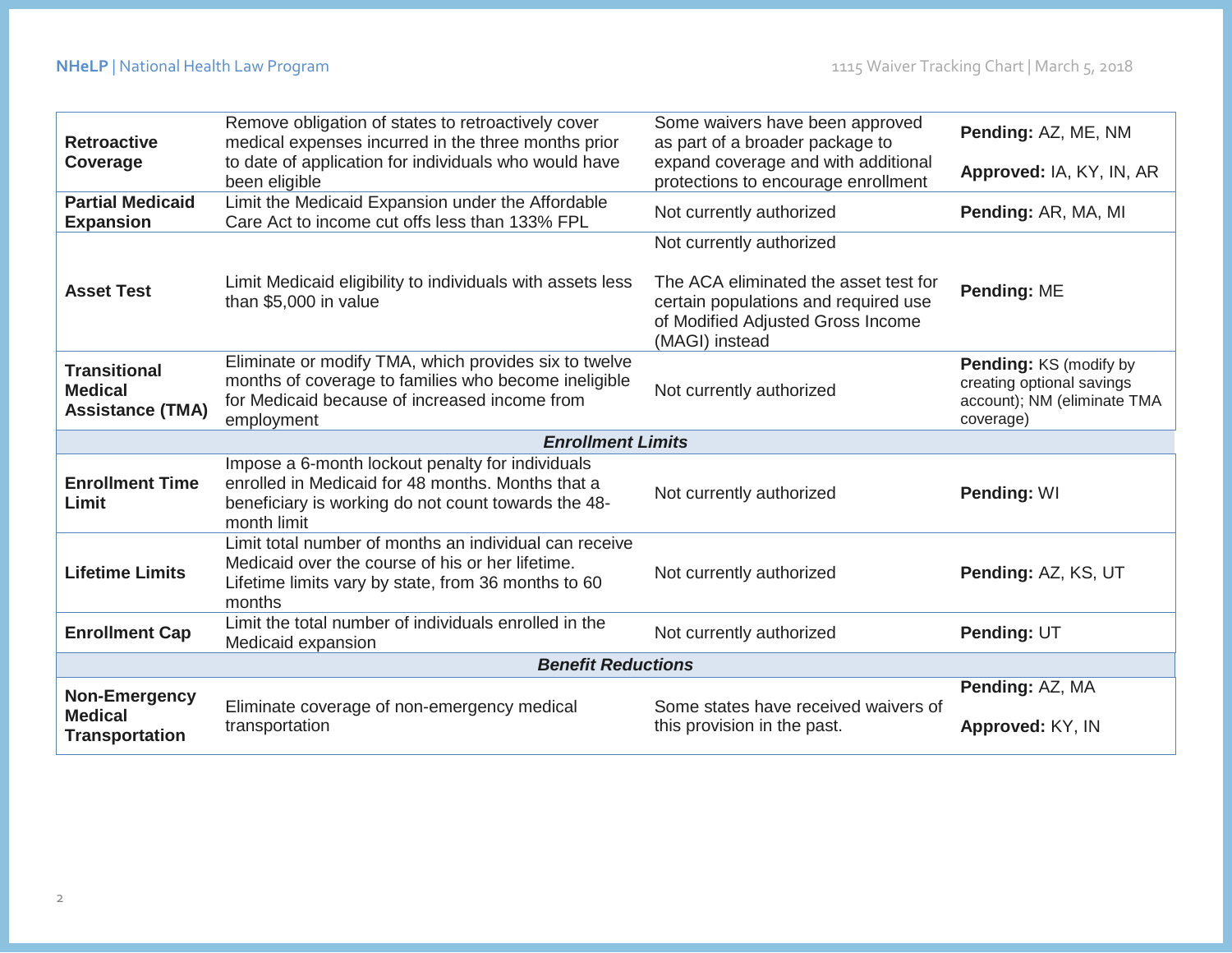| <b>Early and</b><br>Periodic,<br>Screening,<br><b>Diagnostic and</b><br><b>Treatment</b><br>(EPSDT) | Eliminate requirements to cover comprehensive<br>preventive and treatment services for children under<br>age 21                                                                                      | At least one state (Oregon) has<br>received a waiver of EPSDT<br>requirements as part of a<br>comprehensive waiver package, and<br>another state (Utah) recently received<br>a waiver of EPSDT for 19 and 20 year<br>olds as part of a limited substance<br>use/mental health waiver.                | Pending: UT (for 19 and<br>20 year-olds), NM (for 19<br>and 20 year-olds)           |
|-----------------------------------------------------------------------------------------------------|------------------------------------------------------------------------------------------------------------------------------------------------------------------------------------------------------|------------------------------------------------------------------------------------------------------------------------------------------------------------------------------------------------------------------------------------------------------------------------------------------------------|-------------------------------------------------------------------------------------|
| <b>Restricted</b><br><b>Formulary</b>                                                               | Limit covered pharmaceuticals to a closed formulary<br>covering only one drug per therapeutic class                                                                                                  | Not currently authorized                                                                                                                                                                                                                                                                             | Pending: AZ, MA                                                                     |
|                                                                                                     | <b>Increased Costs for Beneficiaries</b>                                                                                                                                                             |                                                                                                                                                                                                                                                                                                      |                                                                                     |
| <b>Premiums for</b><br><b>Individuals</b><br>< 150% FPL                                             | Charge monthly premiums for Medicaid coverage for<br>individuals with incomes from 0% to 150% FPL.<br>Amounts charged vary by state, but range up to<br>\$37.50 per month                            | Medicaid statute prohibits premiums on<br>this low income population, but allows<br>some premiums for populations with<br>incomes above 150% FPL<br>In the past, some states have obtained<br>waivers to impose certain premiums on<br>these low-income populations. (e.g.,<br>Indiana and Michigan) | Pending: ME, NC, NM,<br>WI, MI (extension of<br>current waiver)<br>Approved: KY, IN |
| <b>Emergency</b><br><b>Department Co-</b><br><b>Payments</b>                                        | Charge beneficiaries for use of the emergency room.<br>Some states limit the copayment to nonemergency<br>use only, while others apply the copayment to any<br>visit. Charges range from \$8 to \$75 | Federal statute authorizes copayments<br>on non-emergency use of the<br>emergency department, under highly<br>circumscribed conditions, and certain<br>states have implemented these<br>copayments<br>Copayments for emergency use of the<br>emergency department not authorized                     | Pending: ME, NM, UT, WI<br>Approved: KY                                             |
| <b>Missed</b><br><b>Appointment</b><br><b>Fees</b>                                                  | Charge beneficiaries fees for missed appointments                                                                                                                                                    | Not currently authorized                                                                                                                                                                                                                                                                             | <b>Pending: NM</b>                                                                  |